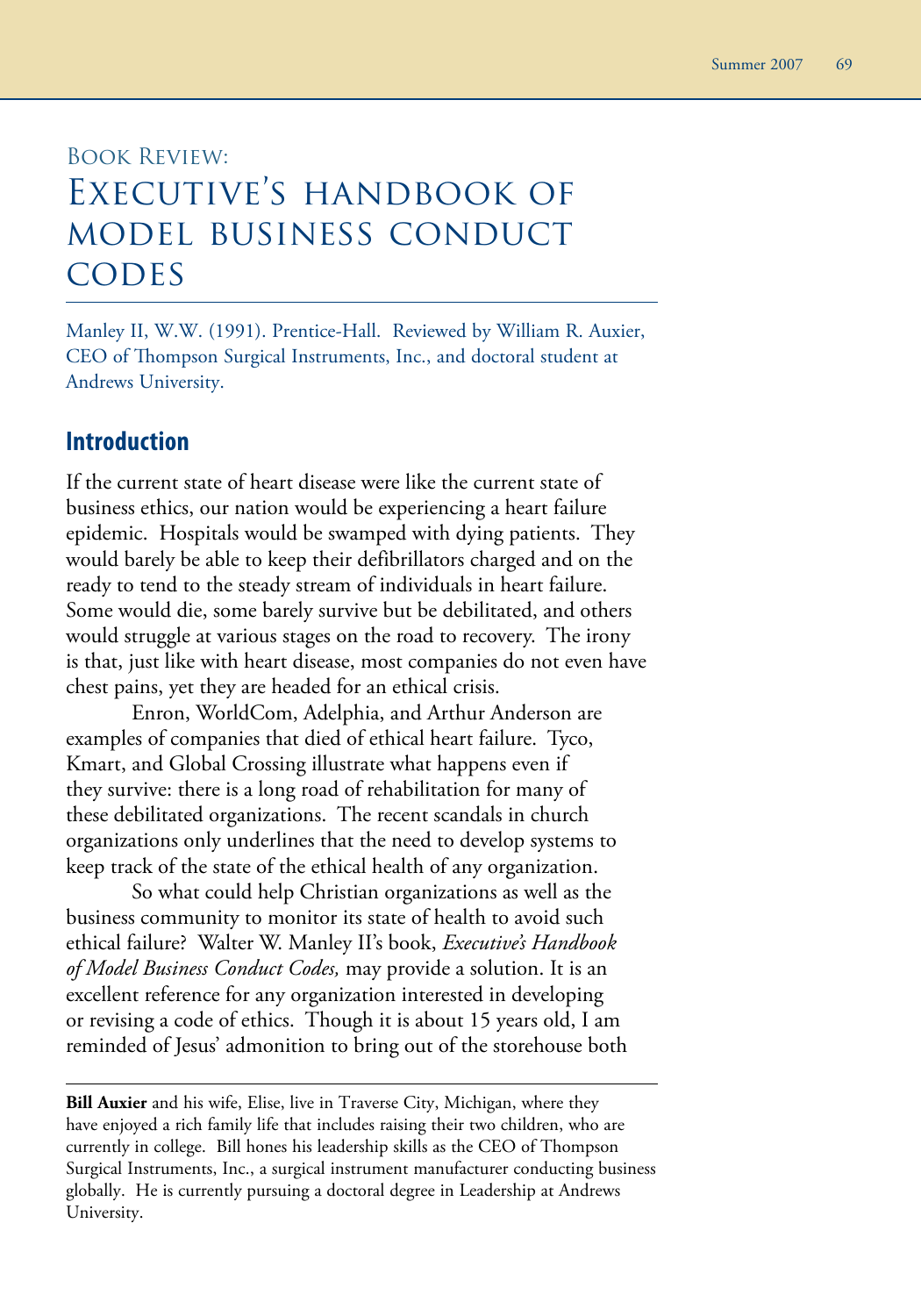things that are old and new. Christian leaders find direction from the eternal moral law provided by the Ten Commandments. By comparison, Manley's work is very contemporary. This is a book that should experience revived interest.

The case for the need of ethics and compliance programs has been made to business leaders for quite some time (Joseph, 2002). To respond to this need Manley has created a practical resource for the ethics practitioner as well as for students of business and leadership ethics. In researching his book, Manley reviewed over 10,000 pages of codes of conduct from 276 of America's best-managed firms. He consulted with over 400 executives including 85 CEOs and chairmen, 71 senior or executive vice presidents, 77 corporate counsel, 105 vice presidents, and 65 directors of corporate responsibility, human resources directors, employee relations directors, treasurers, and chief auditors.

In this review, I will provide an overview of Manley's work, looking at why an organization needs a code of business conduct, the guidelines he suggests for this process, the areas of conduct that require codes of conduct, and his ideas on implementing and enforcing the code. Then I will critique Manley's work, offer research ideas, and make some concluding remarks.

### **Why does an Organization Need a Business Code?**

Big business has used codes of conduct for both strategic and public relations purposes for years. In small- to medium-sized organizations, formal written codes of business conduct are still rare. Why should they be concerned with ethics in the first place? Manley suggests several major benefits that come from a code of conduct.

A code of business conduct provides guidelines to managers and employees alike. It helps acquaint new employees with the firm's values and culture, and improves the firm's public and consumer image as well as its business reputation. It offers protection in preempting or defending lawsuits and improves the company's financial performance. Employees benefit from business code because it enhances morale, employee self-image, company pride and loyalty, and integrity and excellence in the workplace. And it also facilitates the recruitment of outstanding employees. Code can act as a catalyst for constructive change. Stockholders interested in making ethical investments can reference company code. Open and honest communication within the firm is encouraged by it. Code helps integrate or transfer cultures of merged or acquired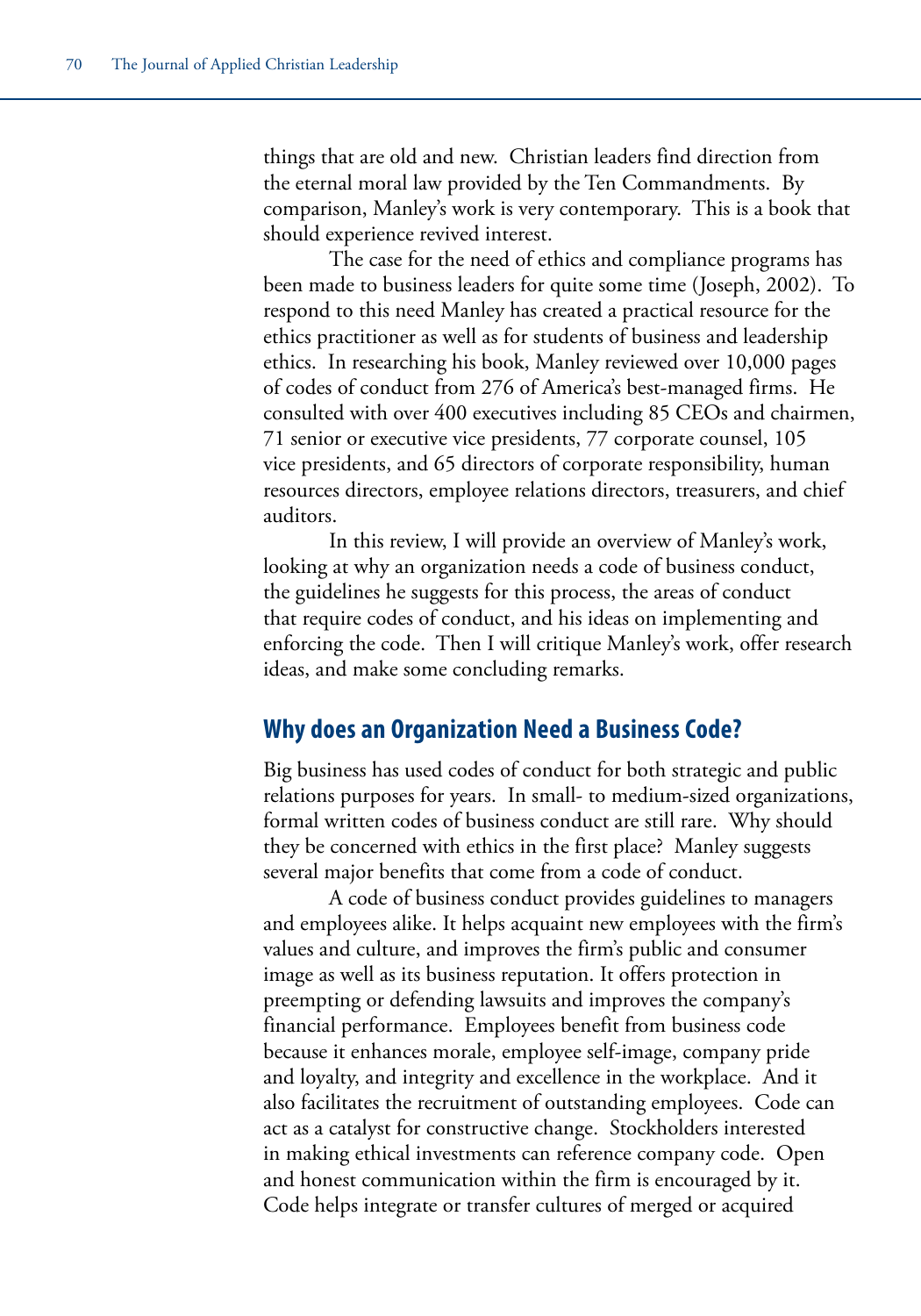firms. Code discourages managers from requiring subordinates to perform improper acts, and helps stop subordinates from trying to get mangers to perform improper acts. Code promotes market efficiency, especially in areas where the marketplace and laws are weak or inefficient. Employees have a responsibility to conduct themselves ethically as they take on the various business acts of the organization, and management has a responsibility of setting clear guidelines. Formal written code of conduct ensures more consistent ethical behavior by all members of the organization.

#### **Guidelines for Producing the Code**

If business code is so important, how do you develop it in an organization? There are three key questions that need to be answered to start the process of creating a code of business. First, who will approve the code in its final form? Second, how will the code be drafted? Finally, what will be the source of the ethical values that the code will reflect? Generally, the CEO or chairman of the board is the one to give the final approval. Others are involved in its development, including managers, employees, legal counsel, and sometimes outside consultants, but the ultimate approval lies with the CEO or chairman.

Various processes can be followed in drafting a code. There is no single way that works best. The process can be top down or it can be a participative process going across the organizational chart. A specific individual or a small group may be assigned the task. Participants may include the CEO or chairman of the board, and/ or individuals or members from the board of directors, the corporate legal department, finance, human resources, communications, corporate task force, employees, and consultants. Some organizations hire consultants to complete the entire process, but most prefer insourcing for this important task.

The next step is to identify the ethical values that should be incorporated into the codes. Existing documents can help: old versions of a firm's code of conduct, policy memoranda or statements of procedures, public relations releases, current laws or regulations that affect the firm, etc. Values of the company's founder(s), chairman, board members, executives, managers, and employees should also be considered. Many companies save time and effort by considering codes of conduct developed by other companies and adapt those codes by re-writing or re-shaping them to apply to their specific needs.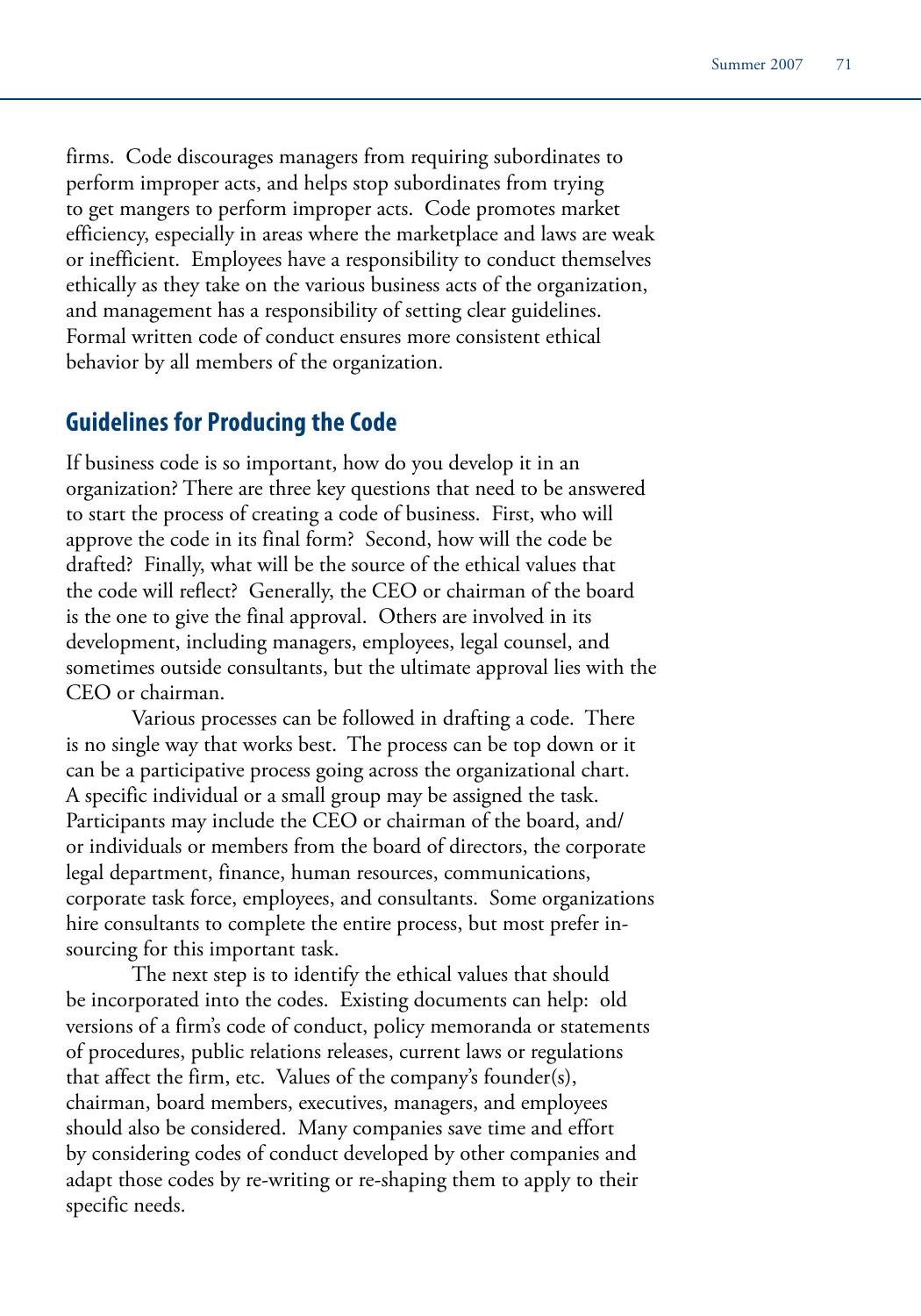After the method for drafting the code has been decided, the people involved in the process chosen, and the ethical values identified, the code can be created. Manley offers several guidelines to follow based on the experiences of different firms. Most importantly, the firm's CEO must be a leader in the code's development. The CEO (or those under his immediate direction) should identify the firm's key objectives, which can serve as ground rules in the creation of the code. While input from large groups within the organization will be helpful, the code should be drafted by a small group of three to six people, including someone from the legal staff. The code should contain (a) an opening statement asserting the need for the code; (b) expectations of high standards of conduct; (c) an explanation of how to interpret the code; and (d) the firm's position on code enforcement, decision making, and sanctions. The code needs to be more than a summary of existing policies; it should clearly distinguish between ethical and legal requirements. The code should require all employees to comply with all relevant laws and professional standards as well as emphasizing key values of the organization. The written code should contain approximately 25 to 35 relevant sections, covering such areas as compliance with the law, dealing with customers and suppliers, conflict of interest, and employee rights. Each section of the code should be comprehensive and yet concise. Operating principles need to be incorporated so that employees can perform daily operations and activities in compliance with the code. Specific examples should be included to help employees understand the code in real life situations. A code should fully describe the most commonly encountered conflicts of interest and make it clear that the company expects employees to exercise upright behavior in all business dealings. Guidelines should be included to address employee conduct.

Once the first draft of the proposed code of conduct has been created, the CEO should carefully review it and then circulate it within the company for comment. The final draft of the code should consist of the modified draft that incorporates employee comments. Codes of conduct help employees know what is "good" and what is "bad." Not having a formal written code of conduct abdicates the responsibility of ethical decision making.

#### **Model Codes of Business Conduct**

After giving these general guidelines, Manley provides examples of codes of conduct developed by different companies. He has neatly organized the examples into 23 chapters with sub-categories.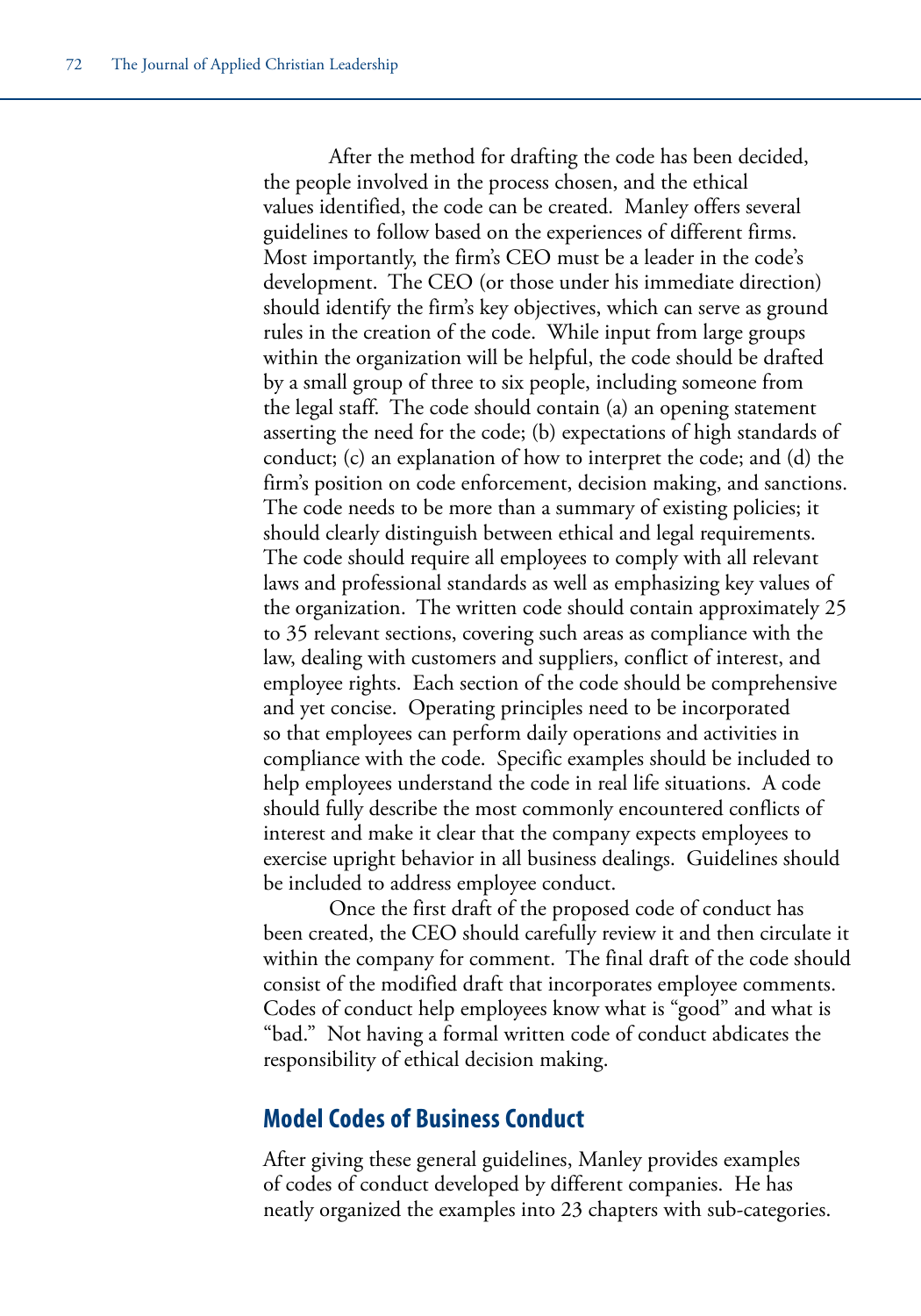Examples cited are excerpts from existing codes and credited to the company that created it. The categories are:

- **Business Conduct**
- • Business Dealings and Relationships
- International Business Relationships and Practices
- **Management Responsibilities**
- Rights and Responsibilities of Employers and Employees
- • Fundamental Honesty
- • Protecting Proprietary and Confidential Information
- **Internal Communications**
- Equal Employment and Affirmative Action
- • Sexual and Non-Sexual Harassment
- Substance Abuse in the Workplace
- Workplace Safety, Consumer Protection, and Product Quality
- Ethics in Marketing and Advertising
- • Compliance with Antitrust Laws
- Managing Computer-Based Information Systems
- • Ethical Duties of Accountants
- Expense Accounts, Credit Cards, and Entertaining
- Insider Trading and Securities Laws
- • Corporate Citizenship and Responsibility to Society
- Protecting the Environment
- Administering the Code, Ensuring Compliance, Reporting Violations, and Issuing Sanctions
- • Ethics Training for Employees
- Using Closing Statements in Codes

## **Implementing and Enforcing a Code of Conduct**

After the code of conduct has been completed, it is crucial to plan for its dissemination, implementation, and enforcement. Without proper dissemination, a code of conduct is destined to failure; therefore, careful thought must be given to the question of how to reach every member of the organization. Employee training is critical, even though there may be resistance to the attempt to introduce codes of conduct. Company leaders must convey that change is inevitable. Enforcing the code typically utilizes two methods of compliance: (1) surveillance and oversight; and (2) individual integrity and seniormanagement role models. Relying mainly on the latter method has been the demise of some organizations in recent scandals. Firms who successfully enforce their codes of conduct more often rely on the surveillance and oversight methodology.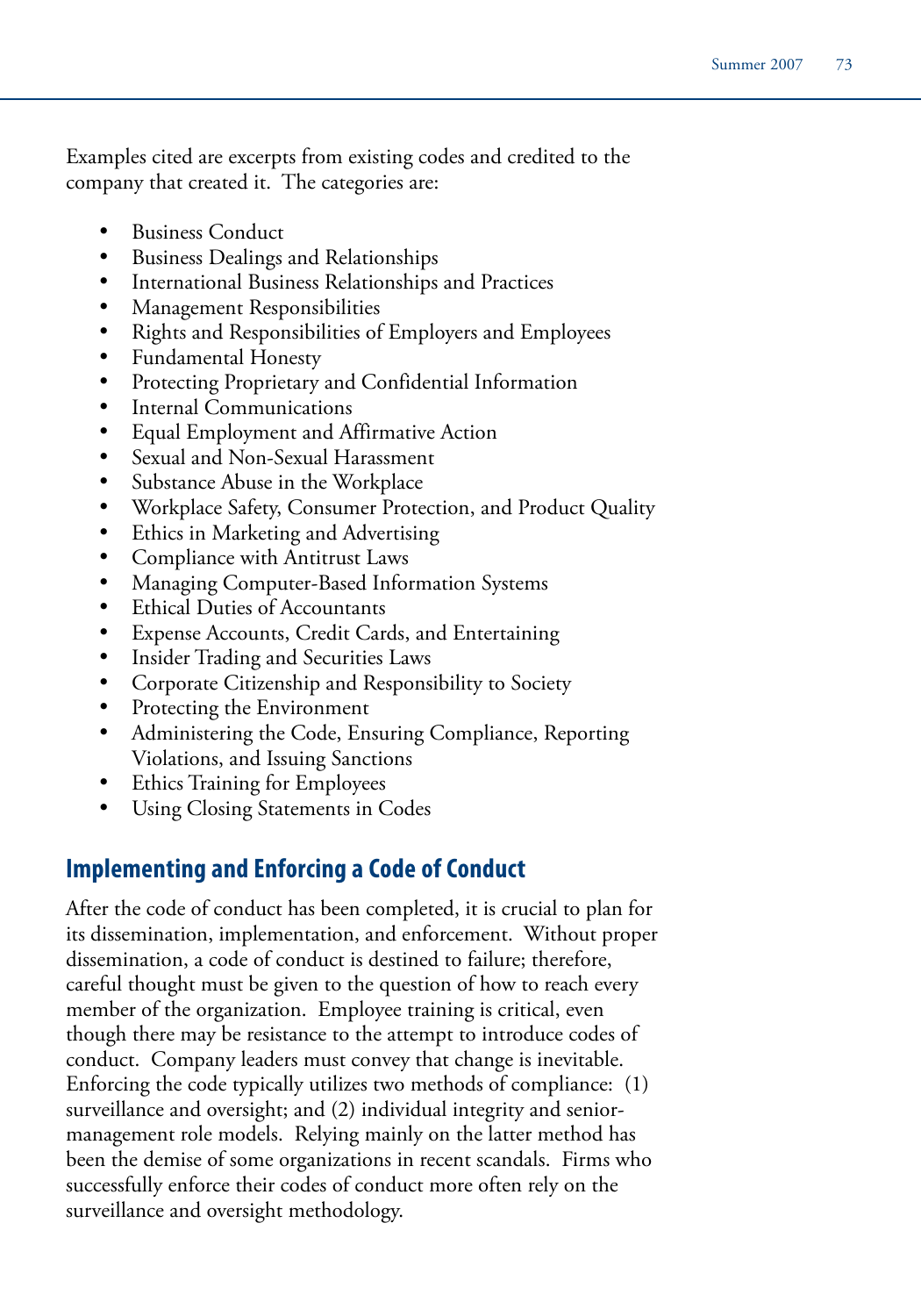#### **Critique**

Manley provides a comprehensive collection of codes of conduct used by established companies. Especially helpful are the guidelines necessary for the creation, implementation, and enforcement of a code of conduct. Manley has done a tremendous job reviewing a mountain of work and condensed it into an easily readable format. As the title indicates, the book is a handbook or how-to guide for creating a code of ethics for an organization, which it does very well.

It is well organized, which makes it easy to look up information or examples. The detailed table of contents (15 pages!) outlines the various topics into a logical sequence, making it simple to locate a specific topic or area of interest. In addition, the examples come from well-known companies from different industries, adding credibility to Manley's work.

Enforcing the Code, Chapter 27, discusses two different methods of business code enforcement. In this discussion, Manley admits that regardless of the written formal code of conduct, seniormanagement role models and individual integrity are both key to ethical execution. I like the fact that he acknowledges this aspect of enforcing a code of ethics, but he could have done more to explore the negative influences of the failure of ethical leadership. Another concern is that he ignores the skeptics of codes of ethics. Johnson (2005) states that "formal ethics statements are as controversial as they are popular" (p. 251). Despite Manley's advocacy of business code, organizations need to understand that they are not the "cure all" of all ethical failures. Once again, if business codes of conduct are not part of a culture of ethical practice, ethical heart failure is a high probability.

Appendix A provides a questionnaire to measure values and attitudes within an organization to "initiate the process of listening to employees and managers" (p. 224). The idea is to identify areas that need to be addressed by a code of business conduct. It would be easy to modify and adapt the questionnaire as it applies to different situations. The questionnaire uses mainly Likert scale as well as multiple choice answers and check lists. I like the fact that Manley leaves the interpretation of the results solely with the person administering the questionnaire. Since it measures values and attitudes, it is an easy-to-use method to identify issues within an organization.

Manley mentions various studies throughout his book to support his position, but does not always properly cite them. For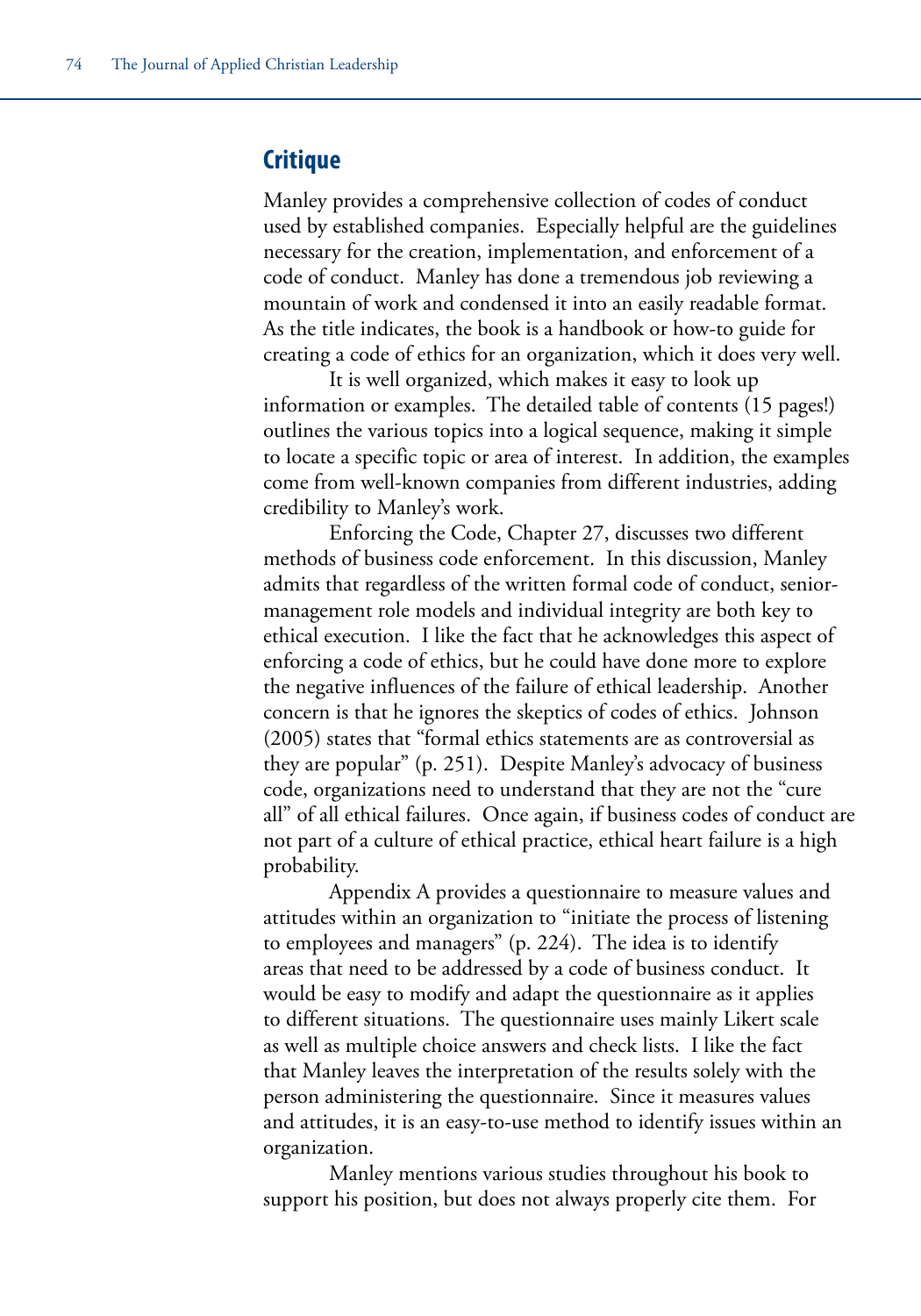example, on page 12 he notes that "a study by the Ethics Resource Center found that in 41 percent of the surveyed firms, CEOs had initiated the codes." While he credits the Ethics Resource Center, there is no citation of the source or reference in the bibliography. At times, Manley refers to a study without giving any reference. For example, on page 216 he states, "studies have shown that the most effective employee training sessions for codes of conduct are brief two to four hours—and interactive." No studies are actually cited or referenced.

While Manley provides excellent examples from many different companies, some categories are better represented than others. For example, while the Employee Responsibilities section lists examples from 13 different companies, in the Union Relations section you will find only one example. I would have liked to see more balance in the categories.

Finally, this work needs to be updated. Chapter 17 is titled, Managing Computer-Based Information Systems. Email and the internet have become prevalent since this work was completed and codes of conduct dealing with these issues are not included. Updating would provide greater relevancy.

#### **Conclusion**

Manley provides an excellent handbook for anyone interested in developing or refining an organizational code of ethics. Although a few updates need to be made, this "older" resource reminds leaders, whether they lead a business, a school, a church, or any other organization, why an organization needs a code of business conduct. Manley walks you through guidelines for this process. He provides numerous examples of codes of conduct across a comprehensive list covering several topics. He provides strategies for implementing and enforcing the code. Finally, the questionnaire in Appendix A helps identify areas that need to be addressed within the organization by a code of conduct. Following his suggestions and examples will save an organization a tremendous amount of time. And his real world examples will help leaders find appropriate applications within their own context. In summary, this is a handbook for researchers and practitioners alike.